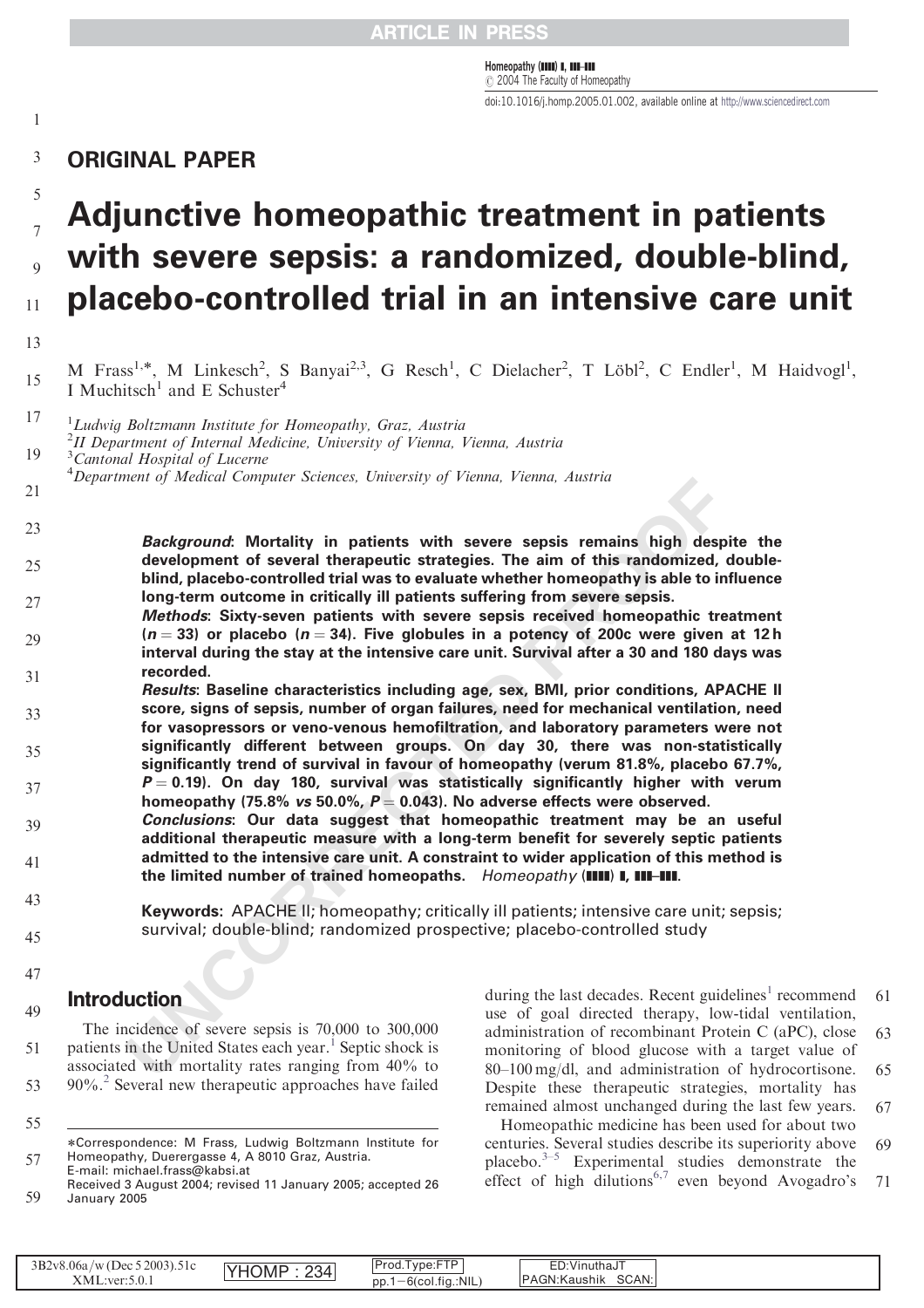Homeopathy insepsis M Frass et al

number.<sup>[7](#page-4-0)</sup> There are several case reports on the  $\mathbf{1}$ 13579 beneficial effect of homeopathy in critically ill patients. [8](#page-4-0) We initiated this study to investigate the 3 effect of homeopathy on the outcome of critically ill 5 patients. The aim of this prospective, randomized, double-blind, placebo-controlled trial was to evaluate at two time points (30 and 180 days) whether  $\overline{7}$ homeopathy can influence outcome in patients suffer- $\overline{Q}$ ing from severe sepsis.

11

2

#### Materials and methods 13

### **Patients**

The Ethical Committee of the University of Vienna approved the study. Seventy patients admitted to a 15 17

Medical Intensive Care Unit (MICU) of the University of Vienna were assessed for eligibility, all were included in the study. All were randomized and treated, three had to be excluded because of incomplete data, all of 19

the latter survived. Written informed consent was obtained from all participants or their authorized 21

representatives. The criteria for severe sepsis of Bone et al. were used.<sup>9</sup> Patients with a known or suspected infection on the basis of clinical data at the time of screening and three or more signs of systemic inflammation (temperature  $\leq 36$  or  $\geq 38$  °C, respira-23 25 27

tory rate  $\geq 20/\text{min}$ , heart rate  $\geq 90/\text{min}$ , leukocytes  $\leq 4 \geq 12$  G/L) and sepsis-induced dysfunction of at least two organ systems that lasted no longer than 48 h were included. Treatment with homeopathy or placebo 29 31

started within 48 h after the patients met the inclusion criteria. 33

#### Randomization process 35

Within 24 h after meeting the criteria for sepsis, all eligible patients were sequentially randomized into two groups, receiving either the homeopathic medicine or placebo, according to a computer-generated code. An independent physician not involved into the study held the code. A person not involved in the decision and/or 37 39 41

application process for the study prepared the medication for each patient. 43

45

#### Start of therapy and sublingual administration of the globules 47

Within 12h after meeting the criteria for sepsis, homeopathic treatment started. A person not involved in the randomization process poured five globules into the lid of the tube containing the globules, then the globules were poured from the lid directly underneath the patient's tongue. In patients with endotracheal tubes, the globules were administered just aside the endotracheal tube. Globules were given twice daily at an interval of 12 h until sepsis was resolved or until death. Patients were treated for the duration of their 49 51 53 55 57

stay in the intensive care unit. Treatment stopped on transfer to the general ward. Fifteen minutes before 59

and after administration of the globules, no oral fluid or food intake or oral hygiene was allowed to avoid any potential interference with the globules. The homeopathic doctors were free to decide which homeopathic medicine should be applied. All medicines were prepared as a 200c (Rote Krebs Apotheke, Vienna, Austria). 61 63 65

67

69

79

81

#### Evaluation of patients

Patients were followed for 180 days after the start of treatment unless death occurred earlier. Base-line characteristics including demographic information and information on pre-existing conditions, organ function, markers of disease severity (APACHE II),  $^{10}$  $^{10}$  $^{10}$ and infection were assessed within the 24 h before starting treatment. Adverse effects were recorded during the treatment period. 71 73 75 77

Statistical analysis

The evaluated end point was death within 180 days. Statistical analysis was done at the Department of Medical Computer Sciences, University of Vienna, using the SAS software package (Statistical Analysis System, SAS Institute Inc., Cary, NC). All statistical analyses were done before breaking the randomization code. Statistical analysis of the data was performed using Kruskal–Wallis Test for comparing the two groups. 83 85 87 89

91

93

95

### **Results**

e excluded because of momphie data, all of mall participants are externed because of the mall participants or their athorized because the statistical analysis and trional participants or their athroized SHatistical analys No adverse effects were observed in either group. Baseline demographic characteristics including age, sex, weight, height, and body mass index (BMI) as well as prior conditions were similar between the two groups (Table 1). Baseline clinical indices including APACHE II score and signs of inflammation, the 101 number of organ failures, the need for mechanical ventilation, vasopressor support, veno-venous pump-103 driven haemofiltration and positive blood cultures were not significantly different between groups. Only 105 heart rate exceeding 90 beats/min differed significantly, occurring more frequently in the placebo group 107  $(P = 0.033;$  Table 2). 97 99

On day 30, survival showed a non-statistically 109 significant trend in favour of homeopathy (verum 81.8%, placebo 67.7%,  $P = 0.19$ ; [Table 3](#page-3-0)). On day 111 180, survival was statistically significantly higher in the

verum group 1 (verum 75.8%, placebo 50.0%, 112  $P = 0.043$ ; [Table 3](#page-3-0)). The most frequently prescribed homeopathic medicines were Apis mellifica, Arsenicum 113 album, Baptisia, Bryonia, Carbo vegetabilis, Crotalus horridus, Lachesis muta, Lycopodium clavatum, Phos- 114 phorus, and Pyrogenium ([Table 4](#page-3-0)).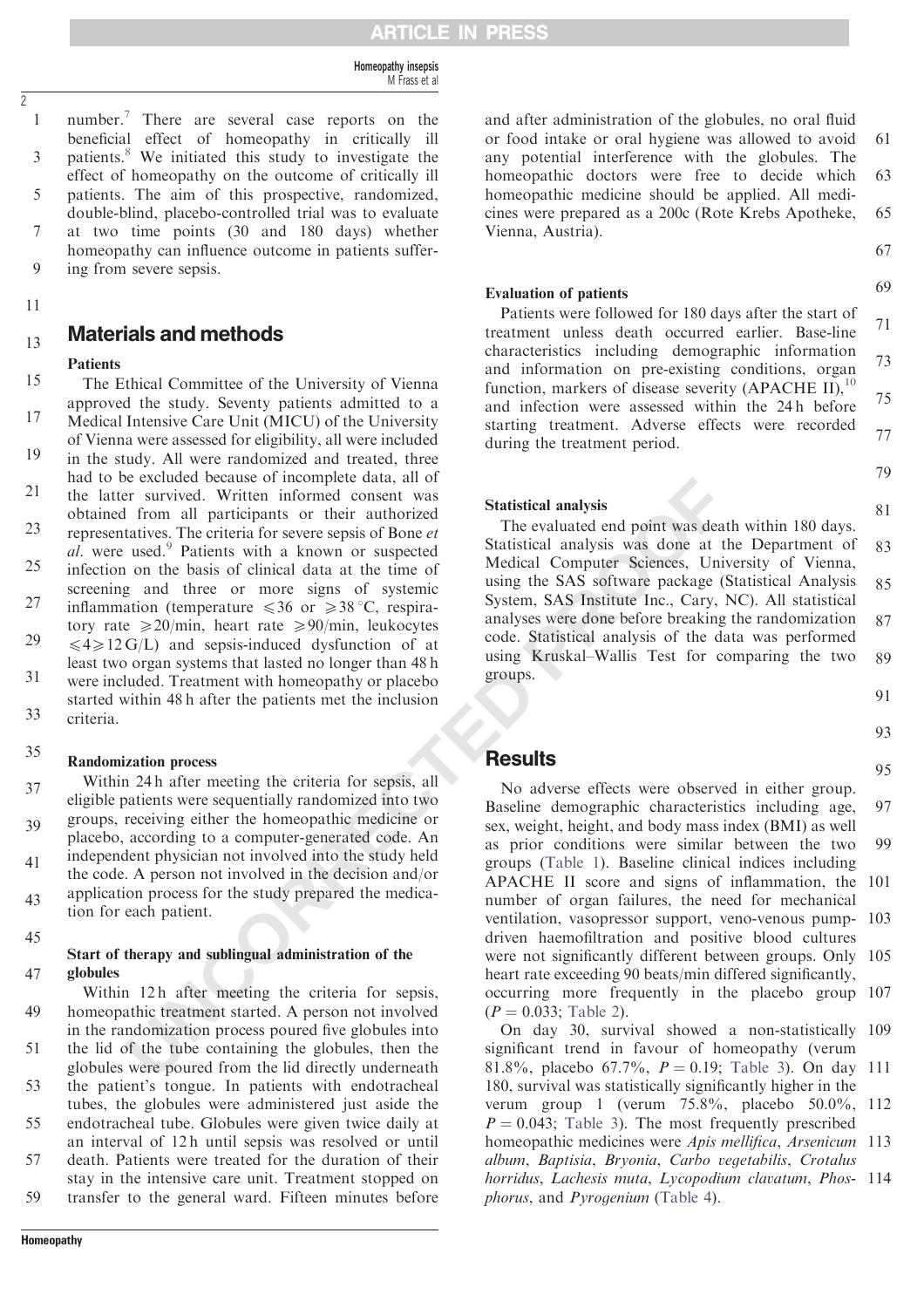Homeopathy insepsis M Frass et al

#### $\mathbf{1}$ **Discussion**

|  |  |  |  | <b>Table 1</b> Baseline demographic characteristics |
|--|--|--|--|-----------------------------------------------------|
|--|--|--|--|-----------------------------------------------------|

<span id="page-2-0"></span>

| Our data suggest that adjunctive homeopathic<br>treatment may be beneficial for the survival of critically |                                                             |                                                            |
|------------------------------------------------------------------------------------------------------------|-------------------------------------------------------------|------------------------------------------------------------|
| Baseline demographic characteristics<br>Table 1                                                            |                                                             |                                                            |
|                                                                                                            | Homeopathy<br>$n = 33$                                      | Placebo<br>$n = 34$                                        |
| Age<br>Age                                                                                                 | $55.1 + 19.6$                                               | $58.2 + 14.0$                                              |
| $\leqslant$ 60<br>$61 - 75$<br>>75                                                                         | 15 (45.5%)<br>15 (45.5%)<br>$3(9.1\%)$                      | 17 (50.0%)<br>14 (41.2%)<br>$3(8.8\%)$                     |
| Sex m:f<br>Weight (kg)<br>Height (cm)<br>BMI                                                               | 23:10<br>$79.3 \pm 11.9$<br>$174.7 \pm 8.9$<br>$26.2 + 4.7$ | 21:13<br>$76.9 + 11.1$<br>$172.0 \pm 10.0$<br>$26.4 + 5.5$ |
| <b>Prior conditions</b><br>Cancer<br>Cardiovascular disease                                                | 12 (36.4%)<br>$5(15.2\%)$                                   | 13 (38.2%)<br>4(11.8%)                                     |
| Recent trauma<br>Infectious disease<br>Intoxication                                                        | $5(15.2\%)$<br>$3(9.0\%)$<br>$2(6.1\%)$                     | 3(8.8%)<br>3(8.8%)<br>4(11.8%)                             |
| Renal disease<br>Liver disease<br>Pneumonia                                                                | $3(9.0\%)$<br>$1(3.0\%)$<br>$2(6.1\%)$                      | 2(5.9%)<br>$2(5.9\%)$<br>3(8.8%)                           |
| Reason for admission<br>Respiratory insufficiency                                                          | 12                                                          | 10                                                         |
| Sepsis<br>Other                                                                                            | 19<br>2                                                     | 21<br>3                                                    |

ill patients. Short-time survival showed a non-statistically significant trend in favour of homeopathy; however, this may be due to the relatively small sample size. The lack of adverse effects is an important advantage of homeopathic treatment. As a further advantage, there is no interference with traditional treatment. Dosing via the oral route is easy and possible also in intubated patients orally and patients with oral or nasal feeding tubes. Furthermore,

homeopathic medicines are low cost. One constraint is the small number of trained homeopathic doctors available in this setting. 69 71

61

3

63

65

67

Confounding factors include that placebo patients were more seriously affected in terms of heart rate and leukocyte count. However, there was no significant difference in the means of these variables. All patients received antibiotic therapy. 73 75

The mortality of severe sepsis, defined as sepsis with at least one organ failure, and septic shock, defined as hypotension not reversible by fluid resuscitation and associated with organ dysfunction or hypoperfusion abnormalities, remains very high despite increased efforts in intensive care medicine. $11,12$ 77 79 81

| Recent trauma<br>Infectious disease<br>Intoxication<br>Renal disease<br>Liver disease<br>Pneumonia | $5(15.2\%)$<br>$3(9.0\%)$<br>$2(6.1\%)$<br>$3(9.0\%)$<br>$1(3.0\%)$<br>$2(6.1\%)$ | $3(8.8\%)$<br>3(8.8%)<br>4(11.8%)<br>2(5.9%)<br>$2(5.9\%)$<br>3(8.8%) | hypotension not reversion by huid resuscitation and<br>associated with organ dysfunction or hypoperfusion<br>abnormalities, remains very high despite increased<br>efforts in intensive care medicine. $11,12$<br>Guidelines have been developed in an endeavour to | 81<br>83    |
|----------------------------------------------------------------------------------------------------|-----------------------------------------------------------------------------------|-----------------------------------------------------------------------|---------------------------------------------------------------------------------------------------------------------------------------------------------------------------------------------------------------------------------------------------------------------|-------------|
| Reason for admission<br>Respiratory insufficiency                                                  | 12                                                                                | ns<br>10                                                              | improve outcome. <sup>1</sup> Resuscitation of a patient in severe<br>sepsis or sepsis-induced tissue hypoperfusion should                                                                                                                                          | 85          |
| Sepsis<br>Other                                                                                    | 19<br>2                                                                           | 21<br>3                                                               | begin as soon as the syndrome is recognized and<br>should not be delayed pending ICU admission. During                                                                                                                                                              | 87          |
| Table 2 Baseline clinical indices                                                                  |                                                                                   |                                                                       |                                                                                                                                                                                                                                                                     | 89          |
|                                                                                                    |                                                                                   | Homeopathy<br>$n = 33$                                                | Placebo<br>$n = 34$                                                                                                                                                                                                                                                 | $P^*$<br>91 |
| <b>APACHE II score</b>                                                                             |                                                                                   | $24.7 + 3.2$                                                          | $24.0 + 4.4$                                                                                                                                                                                                                                                        | ns<br>93    |
| APACHE II score ≥25                                                                                |                                                                                   | 18 (54.5%)                                                            | 16 (47.1%)                                                                                                                                                                                                                                                          | ns          |
| Temperature at entry $(^{\circ}C)$                                                                 |                                                                                   | $37.9 + 1.34$                                                         | $37.8 + 1.1$                                                                                                                                                                                                                                                        | ns          |
| Respiratory rate at entry (min)                                                                    |                                                                                   | $21.6 + 4.6$                                                          | $19.7 + 5.3$                                                                                                                                                                                                                                                        | ns<br>95    |
| Heart rate at entry (min)<br>Leukocytes at entry G/L                                               |                                                                                   | $102.7 + 23.5$<br>$13.7 + 9.4$                                        | $112.9 + 22.2$<br>$14.4 + 10.0$                                                                                                                                                                                                                                     | ns          |
| Temperature $\leqslant$ 36 or $\geqslant$ 38 °C                                                    |                                                                                   | 22 (66.6%)                                                            | 19 (55.9%)                                                                                                                                                                                                                                                          | ns<br>97    |
| Respiratory rate $\geqslant$ 20 (min)                                                              |                                                                                   | 26 (81.3%)                                                            | 22 (64.7%)                                                                                                                                                                                                                                                          | ns<br>ns    |
| Heart rate $\geqslant$ 90 (min)                                                                    |                                                                                   | 22 (66.7%)                                                            | 30 (90.9%)                                                                                                                                                                                                                                                          | 0.033       |
| Leukocytes $\leq 4 \geq 12$ G/L                                                                    |                                                                                   | 21(63.6%)                                                             | 29 (85.3%)                                                                                                                                                                                                                                                          | 99<br>ns    |
| Number of organ failures                                                                           |                                                                                   |                                                                       |                                                                                                                                                                                                                                                                     | ns          |
| $\overline{c}$                                                                                     |                                                                                   | $2(6.1\%)$                                                            | 5(14.7%)                                                                                                                                                                                                                                                            |             |
| 3                                                                                                  |                                                                                   | 16 (48.5%)                                                            | 14 (41.2%)                                                                                                                                                                                                                                                          | 101         |
| $\overline{\mathbf{A}}$                                                                            |                                                                                   | 12 (36.4%)                                                            | 13 (38.2%)                                                                                                                                                                                                                                                          |             |
| 5                                                                                                  |                                                                                   | $3(9.0\%)$                                                            | 2(5.9%)                                                                                                                                                                                                                                                             | 103         |
| Mechanical ventilation                                                                             |                                                                                   | 29 (87.9%)                                                            | 30 (90.9%)                                                                                                                                                                                                                                                          | ns          |
| FiO <sub>2</sub> %                                                                                 |                                                                                   | $58.6 + 19.2$                                                         | $65.0 \pm 20.9$                                                                                                                                                                                                                                                     | ns          |
| Vasopressors                                                                                       |                                                                                   | 26 (78.8%)                                                            | 30 (88.2%)                                                                                                                                                                                                                                                          | 105<br>ns   |
| Veno-venous hemofiltration                                                                         |                                                                                   | 14 (42.4%)                                                            | 12 (35.3%)                                                                                                                                                                                                                                                          | ns          |
| Central venous pressure mmHg                                                                       |                                                                                   | $8.7 + 3.8$                                                           | $9.7 + 4.7$                                                                                                                                                                                                                                                         | ns          |
| Blood cultures positive                                                                            |                                                                                   |                                                                       |                                                                                                                                                                                                                                                                     | 107         |
| Gram negative                                                                                      |                                                                                   | 7(21.2%)                                                              | 4(11.8%)                                                                                                                                                                                                                                                            | ns          |
| Gram positive                                                                                      |                                                                                   | $4(12.1\%)$                                                           | 6(17.6%)                                                                                                                                                                                                                                                            | 109<br>ns   |
| Fungi                                                                                              |                                                                                   | $3(9.1\%)$                                                            | 3(8.8%)                                                                                                                                                                                                                                                             | ns          |
| Mean blood pressure (mmHg)                                                                         |                                                                                   | $80.6 + 16.6$                                                         | $78.2 \pm 20.9$                                                                                                                                                                                                                                                     | ns          |
| Platelet count                                                                                     |                                                                                   | $158.1 \pm 108.0$                                                     | $172.7 \pm 136.6$                                                                                                                                                                                                                                                   | 111<br>ns   |
| Blood sugar (mmol/l)                                                                               |                                                                                   | $8.9 + 4.3$                                                           | $7.8 + 2.8$                                                                                                                                                                                                                                                         | ns          |
| Serum creatinine (µmol/l)                                                                          |                                                                                   | $194.5 \pm 185.7$                                                     | $185.7 \pm 176.8$                                                                                                                                                                                                                                                   | ns<br>112   |
| Blood urea nitrogen (mmol/l)                                                                       |                                                                                   | $5.9 + 4.5$                                                           | $6.0 + 4.1$                                                                                                                                                                                                                                                         | ns          |
| Total protein (g/l)                                                                                |                                                                                   | $57 + 8$                                                              | $60 + 13$                                                                                                                                                                                                                                                           | ns          |
| Bilirubine (µmol/l)                                                                                |                                                                                   | $0.9 + 0.8$                                                           | $1.1 + 1.1$                                                                                                                                                                                                                                                         | 113<br>ns   |
|                                                                                                    |                                                                                   |                                                                       |                                                                                                                                                                                                                                                                     |             |
| Potassium (mmol/l)<br>Sodium (mmol/l)                                                              |                                                                                   | 4.1 $\pm$ 0.7<br>$141.9 + 6.2$                                        | 4.1 $\pm$ 0.8<br>$142.4 \pm 8.7$                                                                                                                                                                                                                                    | ns          |

59 Kruskal–Wallis.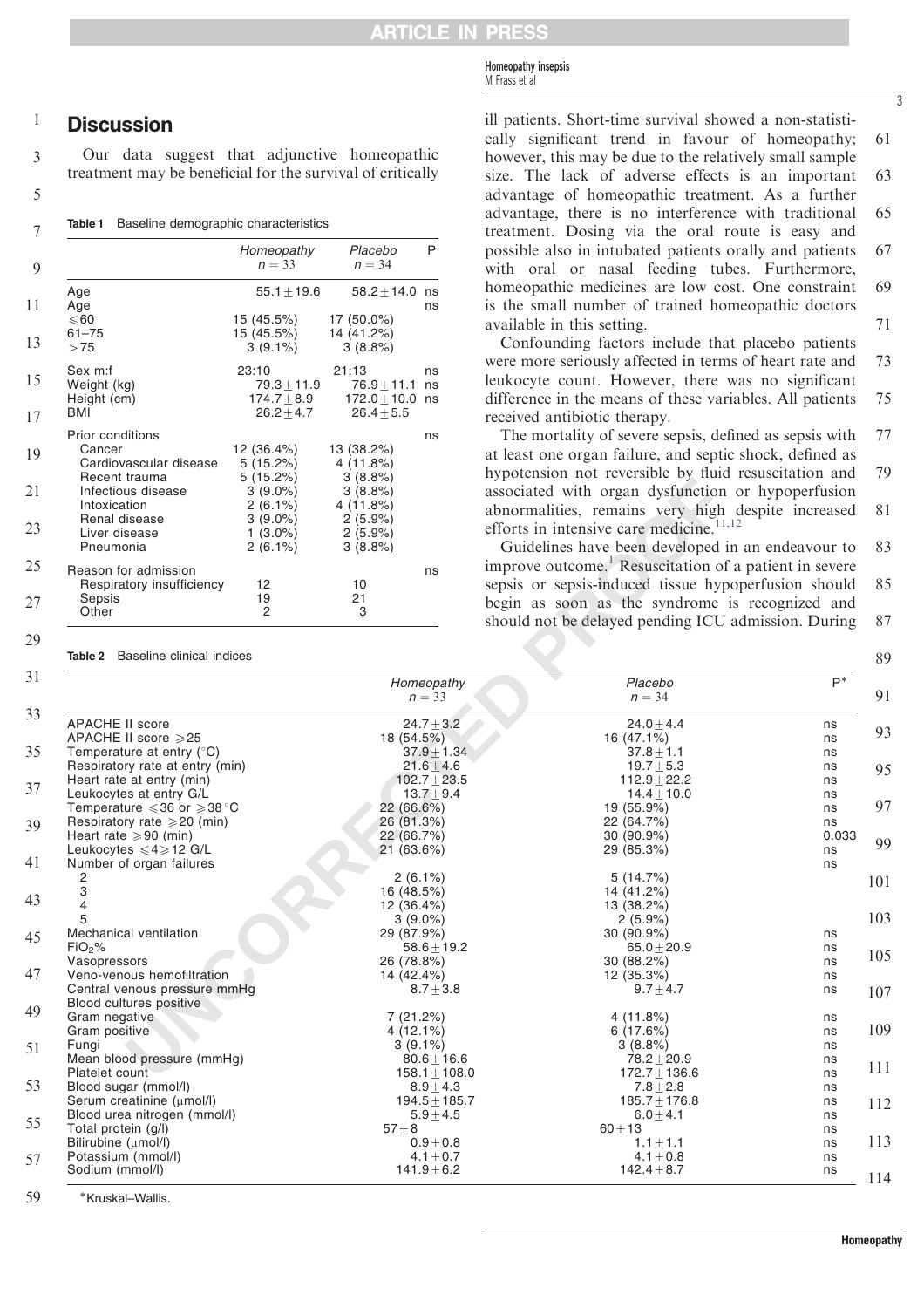#### Homeopathy insepsis M Frass et al

1 13579 the first 6 h, the goals should include all of the following: central venous pressure 8–12 mmHg; mean 3 arterial pressure  $>65 \text{ mmHg}$ ; urine output  $>0.5 \text{ ml}$ / kg/h; and central venous or mixed venous oxygen 5 saturation  $>70\%$ . Early therapy directed towards these goals improves survival. $^{13}$  $^{13}$  $^{13}$ 

 $\overline{7}$ Appropriate cultures should always be obtained before antimicrobial therapy is initiated<sup>[14](#page-4-0)</sup> and tests  $\overline{Q}$ should be done as soon as possible to determine the source of the infection and the causative organism. 11 Imaging studies such as ultrasound and/or bedside computer tomography should be performed. Sources

of infection requiring drainage should be identified 13

15

<span id="page-3-0"></span> $\overline{1}$ 

| Table 3 | Survival |
|---------|----------|
|---------|----------|

|                   | Homeopathy<br>$n = 33$ | Placebo<br>$n = 34$ | $\mathsf{P}^*$ |
|-------------------|------------------------|---------------------|----------------|
| Survival 30 days  | 27 (81.8%)             | 23 (67.7%)          | 0.19           |
| Survival 180 days | 25 (75.8%)             | 17 (50.0%)          | 0.043          |

23 25

promptly. Intravenous antibiotic therapy should be started within the first hour of recognition of severe sepsis, after appropriate cultures have been obtained. 61

Establishing vascular access and initiating aggressive fluid resuscitation is the first priority when managing patients with severe sepsis or septic shock. The antimicrobial regimen should always be reassessed after 48–72 h on the basis of microbiological and clinical data with the aim of using a narrow-spectrum antibiotic to prevent the development of resistance, to reduce toxicity, and to reduce costs. Fluid challenge in patients with suspected hypovolemia (suspected inadequate arterial circulation) may be given over 30 min and repeated based on response (increase in blood pressure and urine output) and tolerance (evidence of intravascular volume overload). If appropriate fluid challenge fails to restore adequate blood pressure and organ perfusion, administration with vasopressor agents should be started. 63 65 67 69 71 73 75 77

Intravenous corticosteroids are recommended in patients with septic shock who, despite adequate fluid replacement, require vasopressor therapy to maintain 79 81

83

| Survival 180 days<br>25 (75.8%)                               | $17(50.0\%)$<br>0.043              | patients with septic shock who, despite adequate fluid |    |
|---------------------------------------------------------------|------------------------------------|--------------------------------------------------------|----|
| *Kruskal-Wallis.                                              |                                    | replacement, require vasopressor therapy to maintain   |    |
| Table 4 Most often used homeopathic medicines and indications |                                    |                                                        |    |
|                                                               | Homeopathy number of prescriptions | Placebo number of prescriptions                        | P  |
| Apis mellifica                                                | 4                                  | 3                                                      | ns |
| Oedema                                                        |                                    |                                                        |    |
| Extreme dyspnoea                                              |                                    |                                                        |    |
| Arsenicum album                                               | 6                                  | 8                                                      | ns |
| Weakness, exhaustion                                          |                                    |                                                        |    |
| Cardiovascular compromise                                     |                                    |                                                        |    |
| Anxiety, restlessness                                         |                                    |                                                        |    |
| Cachectic appearance                                          |                                    |                                                        |    |
| <b>Baptisia</b>                                               | 5                                  | $\overline{7}$                                         | ns |
| <b>ARDS</b>                                                   |                                    |                                                        |    |
| Sepsis                                                        |                                    |                                                        |    |
| Hot skin                                                      |                                    |                                                        |    |
| Belladonna                                                    | 6                                  | 7                                                      | ns |
| High temperature with sweat                                   |                                    |                                                        |    |
| Red discolouration, face                                      |                                    |                                                        |    |
| <b>Bryonia</b>                                                |                                    | 3                                                      | ns |
| Pneumonia, esp. right lung                                    |                                    |                                                        |    |
| Stitching pain in chest                                       |                                    |                                                        |    |
| Carbo vegetabilis                                             | 6                                  | 7                                                      | ns |
| Respiratory insufficiency                                     |                                    |                                                        |    |
| <b>ARDS</b>                                                   |                                    |                                                        |    |
| Crotalus horridus                                             | $\overline{7}$                     | 8                                                      | ns |
| Purpura haemorrhagica                                         |                                    |                                                        |    |
| Haemorrhages                                                  |                                    |                                                        |    |
| Lachesis muta                                                 | 15                                 | 20                                                     | ns |
| Septic shock                                                  |                                    |                                                        |    |
| Haemorrhage                                                   |                                    |                                                        |    |
| High temperature                                              |                                    |                                                        |    |
| Embolism                                                      |                                    |                                                        |    |
| Discolouration blue, purple                                   |                                    |                                                        |    |
| Lycopodium clavatum                                           | $\overline{c}$                     | 4                                                      | ns |
| Fever, afternoon                                              |                                    |                                                        |    |
| Distension, abdominal                                         |                                    |                                                        |    |
| Phosphorus                                                    | 12                                 | 14                                                     | ns |
| Pneumonia, esp. right lower                                   |                                    |                                                        |    |
| lobe                                                          |                                    |                                                        |    |
| Haemorrhage                                                   |                                    |                                                        |    |
| Purpura haemorrhagica                                         |                                    |                                                        |    |
| Pyrogenium                                                    | 5                                  | 6                                                      | ns |
| Septic fever                                                  |                                    |                                                        |    |
| Offensive odour                                               |                                    |                                                        |    |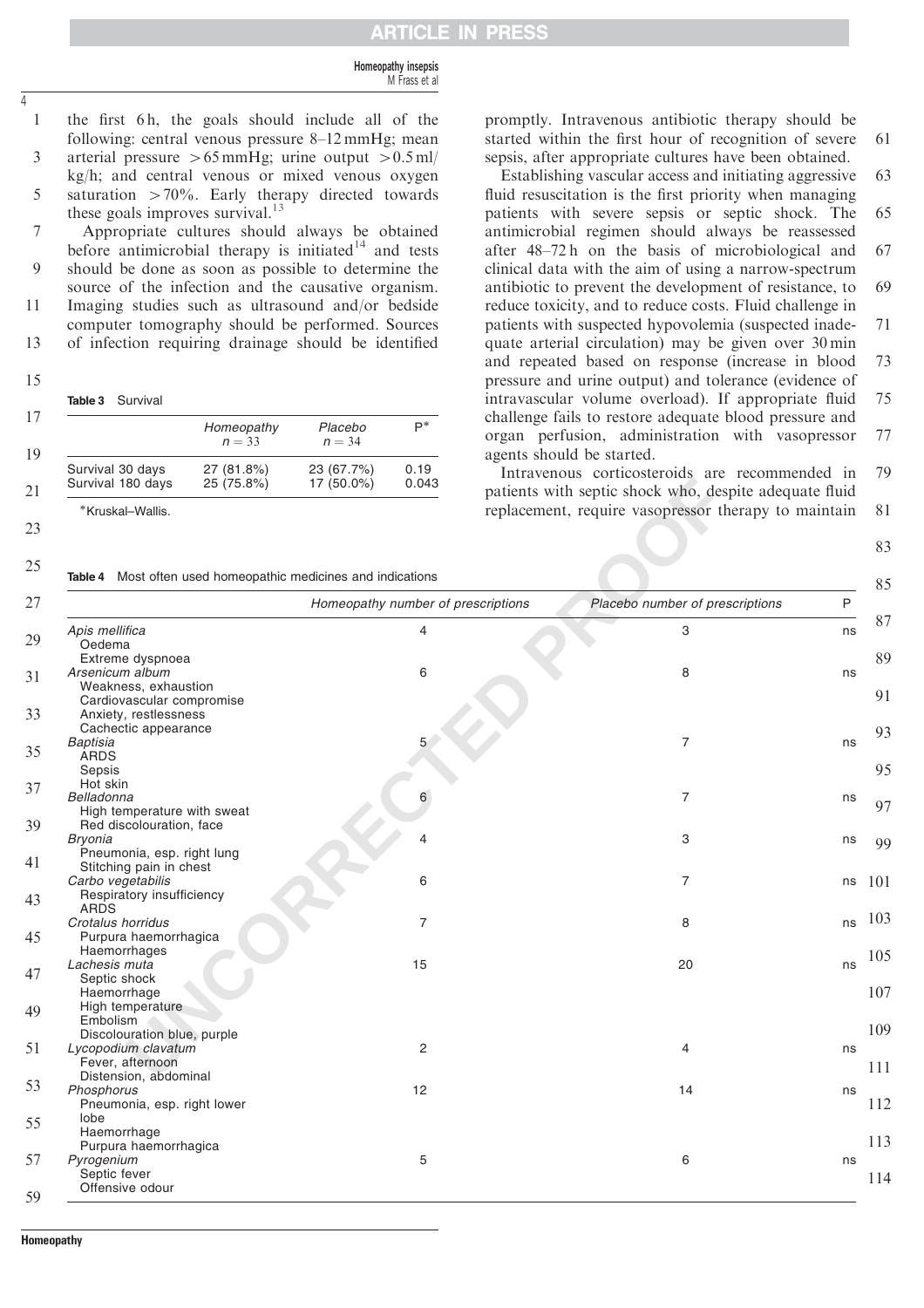<span id="page-4-0"></span>adequate blood pressure.<sup>15–17</sup> Recombinant activated  $\mathbf{1}$ protein C (rhAPC) is recommended in patients at high

- 3 risk of death (APACHE II  $>25$ , sepsis-induced multiple organ failure, septic shock, or sepsis-induced
- 5 ARDS) and no absolute contraindication that outweighs the potential benefit of rhAPC. The inflamma-
- tory response in sepsis is pro-coagulant in the early stages. rhAPC, an endogenous anti-coagulant with anti-inflammatory properties, has been shown, to 13579
- improve survival in patients with sepsis-induced organ dysfunction.<sup>18</sup> 11
- Mechanical ventilation in sepsis-induced acute lung injury (ALI)/acute respiratory distress syndrome (ARDS) should be adjusted to a ''low'' tidal in 13
- conjunction with the goal of maintaining end-inspiratory plateau pressures less than  $30 \text{ cm} +_{2}O$ .<sup>19–22</sup> Daily 15
- spontaneous breathing trials reduce the duration of mechanical ventilation.<sup>23–25</sup> Mechanically ventilated 17
- patients receiving continuous sedation may have a significantly longer duration of mechanical ventilation, ICU and hospital length of stay. $26$  Daily interruption 19
- or lightening of sedation may reduce the duration of mechanical ventilation and ICU stay. $27$  Following initial stabilization, blood glucose should be kept below 8.3 mmol/l using continuous infusion insulin if necessary.<sup>28</sup> 21 23 25
- 29

27

# **Conclusion**

Moy consider the duration of the state of the consistence and specifical tend and reduction and TCU stay.<sup>27</sup> Daily interruption<br>
anothely in putients with species by the section of the duration of the duration of the dura Our data suggest that homeopathic treatment has a beneficial effect on the long-term survival of patients with sever sepsis, further research is required before making firm recommendations. The lack of trained homeopaths available to advise on treatment on ICUs is an important constraint to further research and implementation. 31 33 35 37

39

#### References 41

- 1 Dellinger RP, Carlet JM, Masur H, et al. Surviving sepsis campaign guidelines for management of severe sepsis and septic shock. Intensive Care Med 2004; 30: 536–555. 43 45
- 2 Brun-Buisson C, Doyon F, Carlet J. Incidence, risk factors, and outcome of severe sepsis and septic shock in adults. A multicenter prospective study in intensive care units. French ICU Group for Severe Sepsis. JAMA 1995; 274: 968–974. 47
- 3 Reilly DT, Taylor MA, Beattie NGM, et al. Is evidence for homoeopathy reproducible? The Lancet 1994; 344: 1601–1606. 49
- 4 Linde K, Clausius N, Ramirez G, et al. Are the clinical effects of homoeopathy placebo effects? A meta-analysis of placebocontrolled trials. The Lancet 1997; 350: 834–843. 51 53
- 5 Jacobs J, Jiménez LM, Gloyd SS, et al. Treatment of acute childhood diarrhea with homeopathic medicine: a randomized clinical trial in Nicaragua. Pediatrics 1994; 93: 719–725. 55
- 6 Samal S, Geckeler KE. Unexpected solute aggregation in water on dilution. Chem Commun 2001; 2224–2225. 57
- 7 Rey L. Thermoluminescence of ultra-high dilutions of lithium chloride and sodium chloride. Physica A 2003; 323: 67–74. 59
- Homeopathy insepsis M Frass et al
- 8 Frass M. Durch Ähnliches Heilen—Homöopathie in Österreich, 2nd edn. Peter König, Orac Verlag, Austria, in press.

5

- 9 Bone RC, Fisher CJ, Clemmer TP, et al. A controlled clinical trial of high-dose methylprednisolone in the treatment of severe sepsis and septic shock. N Engl J Med 1987; 317: 653–658. 61 63
- 10 Knaus WA, Draper EA, Wagner DP, et al. APACHE II: a severity of disease classification system. Crit Care Med 1985: 13: 818–829. 65 67
- 11 Dellinger RP. Cardiovascular management of septic shock. Crit Care Med 2003; 31: 946–955. 69
- 12 Friedman G, Silva E, Vincent JL. Has the mortality of septic shock changed with time? Crit Care Med 1998; 26: 2078–2086.
- 13 Rivers E, Nguyen B, Havstad S, et al. Early goal-directed therapy in the treatment of severe sepsis and septic shock. N Engl J Med 2001; 345: 1368–1377. 71 73
- 14 Weinstein MP, Reller LP, Murphy JR, et al. The clinical significance of positive blood cultures: a comprehensive analysis of 500 episodes of bacteremia and fungemia in adults. I. Laboratory and epidemiologic observations. Rev Infect Dis 1983; 5: 35–53. 75 77
- 15 Annane D, Sebille V, Charpentier C, et al. Effect of treatment with low doses of hydrocortisone and fludrocortisone on mortality in patients with septic shock. JAMA 2002; 288: 862–871. 79 81
- 16 Briegel J, Forst H, Haller M, et al. Stress doses of hydrocortisone reverse hyperdynamic septic shock: a prospective, randomized, double-blind, single-center study. Crit Care Med 1999; 27: 723–732. 83
- 17 Bollaert PE, Charpentier C, Levy B, et al. Reversal of late septic shock with supraphysiologic doses of hydrocortisone. Crit Care Med 1998; 26: 645–650. 85 87
- 18 Bernard GR, Vincent JL, Laterre PF, et al. Recombinant Human Protein C Worldwide Evaluation in Severe Sepsis (PROWESS) study group. Efficacy and safety of recombinant human activated protein C for severe sepsis. N Engl J Med 2001; 344: 699–709. 89 91
- 19 Amato MB, Barbas CS, Medeiros DM, et al. Effect of a protective-ventilation strategy on mortality in the acute respiratory distress syndrome. N Engl J Med 1998; 338: 347–354. 93 95
- 20 Stewart TE, Meade MO, Cook DJ, et al. Evaluation of a ventilation strategy to prevent barotrauma in patients at high risk for acute respiratory distress syndrome Pressure- and Volume-Limited Ventilation Strategy Group. N Engl J Med 1998; 338: 355–361. 97 99
- 21 Brochard L, Roudat-Thoraval F, et al. Tidal volume reduction for prevention of ventilator-induced lung injury in acute respiratory distress syndrome. The Multicenter Trial Group on Tidal Volume reduction in ARDS. Am J Respir Crit Care 103 Med 1998; 158: 1831–1838. 101
- 22 Brower RG, Shanholtz CB, Fessler HE, et al. Prospective, randomized, controlled clinical trial comparing traditional versus reduced tidal volume ventilation in acute respiratory distress syndrome patients. Crit Care Med 1999; 27: 1492–1498. 105 107
- 23 Esteban A, Alia I, Tobin MJ, et al. Effect of spontaneous breathing trial duration on outcome of attempts to discontinue mechanical ventilation. Spanish Lung Failure Collaborative Group. Am J Respir Crit Care Med 1999; 159: 512–518. 109 111
- 24 Ely EW, Baker AM, Dunagan DP, et al. Effect on the duration of mechanical ventilation of identifying patients capable of breathing spontaneously. N Engl J Med 1996; 335: 1864–1869. 112
- 25 Esteban A, Alia I, Gordo F, et al. Extubation outcome after 113 spontaneous breathing trials with T-tube or pressure support ventilation. The Spanish Lung Failure Collaborative Group. 114 Am J Respir Crit Care Med 1997; 156: 459–465.